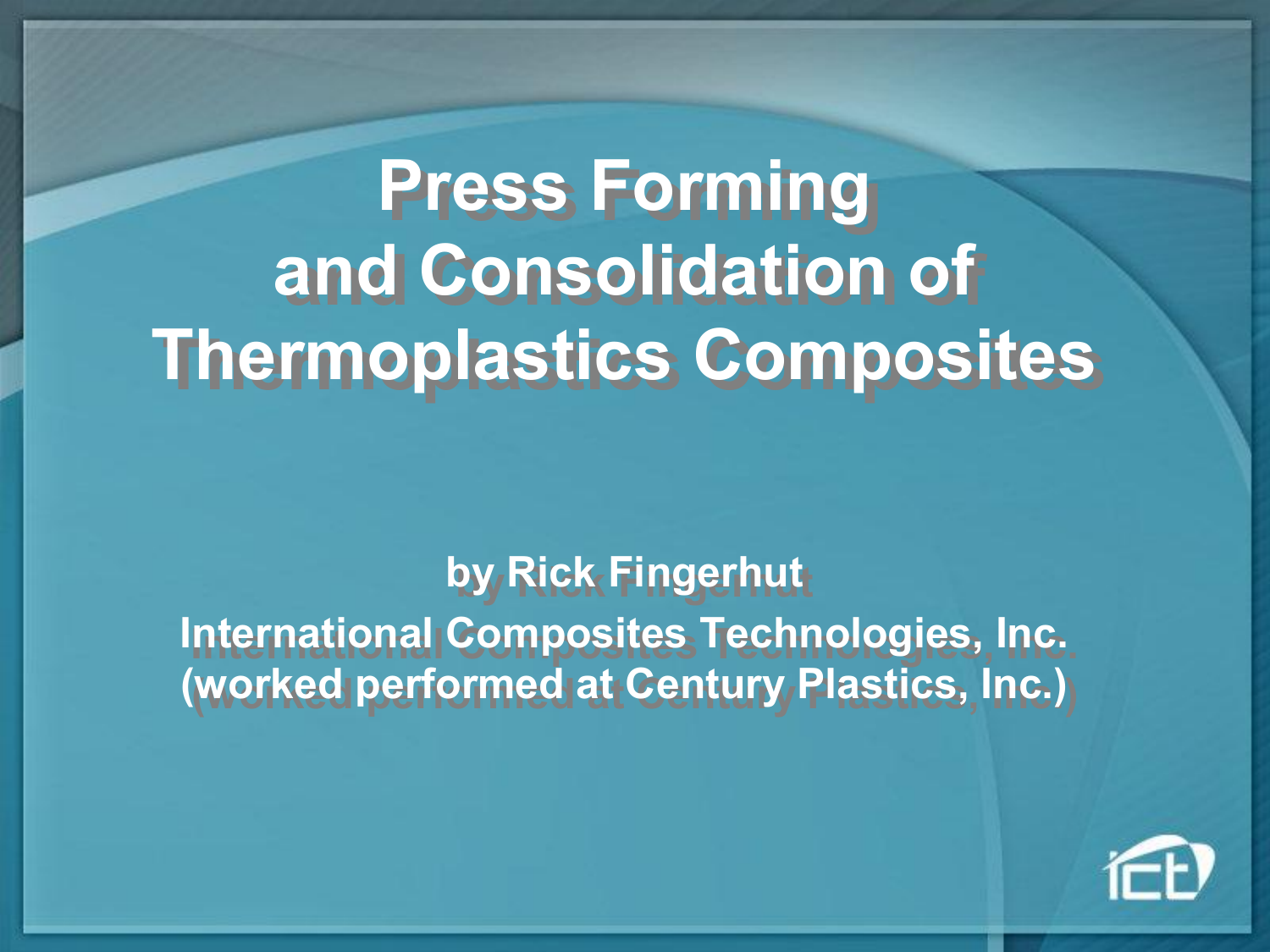### **ABSTRACT**

The current cost of processing complex composite structures can be reduced in order to The current cost of processing complex composite structures can be reduced in order to improve their affordability and ensure a greater use in production applications. The combination of a rapid forming process in conjunction with a thermoplastic or thermoset combination of a rapid forming process in conjunction with a thermoplastic or thermoset composite material increases the potential for low cost manufacturing. This process was composite material increases the potential for low cost manufacturing. This process was demonstrated on the Air Force and Commercial development programs. demonstrated on the Air Force and Commercial development programs.

During 1988-1991, Century Plastics, Inc. (CPI) has demonstrated a novel rapid cycle, low recurring cost press consolidation and forming process on complex-shape APC-2 PEEK thermoplastic structures. This process successfully heated, consolidated, PEEK thermoplastic structures. This process successfully heated, consolidated, transferred, and formed parts in less than five minutes. Lower cost resin and fiber transferred, and formed parts in less than five minutes. Lower cost resin and fiber materials were also evaluated. The potential exists for fully automating this process materials were also evaluated. The potential exists for fully automating this process using thermoplastics or thermoset composite materials for low, medium, and high using thermoplastics or thermoset composite materials for low, medium, and high volume production runs. Lower forming trials were also performed with metal machine volume production runs. Lower forming trials were also performed with metal machine composites. composites.

In a production environment, this process could significantly reduce unit costs as well as In a production environment, this process could significantly reduce unit costs as well as lead times for final assembly and just-in-time delivery of parts.

Currently International Composites Technologies, Inc. (ICT) is evaluating novel Currently International Composites Technologies, Inc. (ICT) is evaluating novel thermoplastic forming and consolidation processes for security and industrial thermoplastic forming and consolidation processes for security and industrial applications. applications.

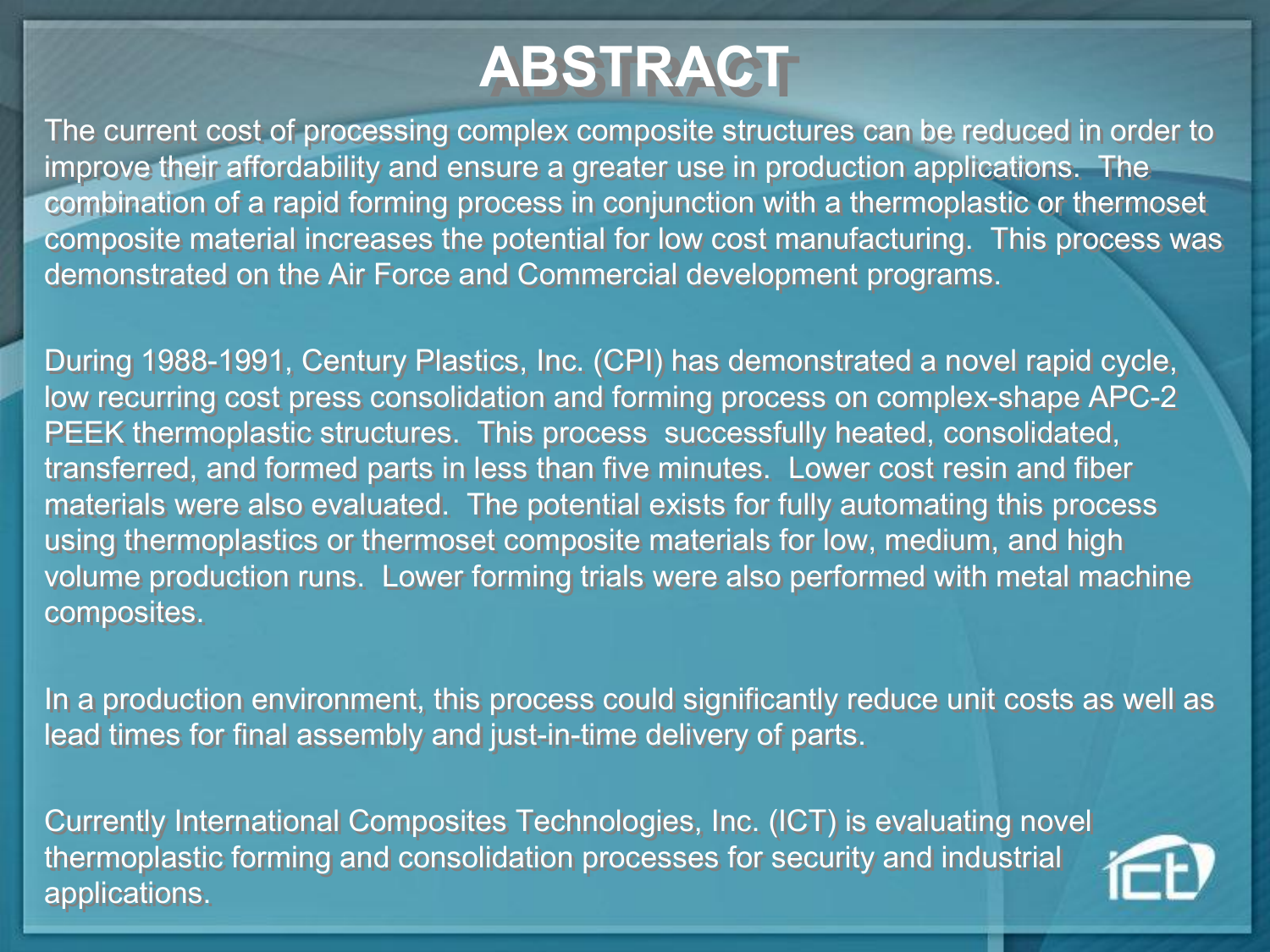# **Program Objectives**

□Define, develop, and validate science based thermoplastic processing methods based thermoplastic processing methods for complex shape parts. for complex shape parts.

**□Demonstrate the low-cost processing** potential of thermoplastics parts potential of thermoplastics parts

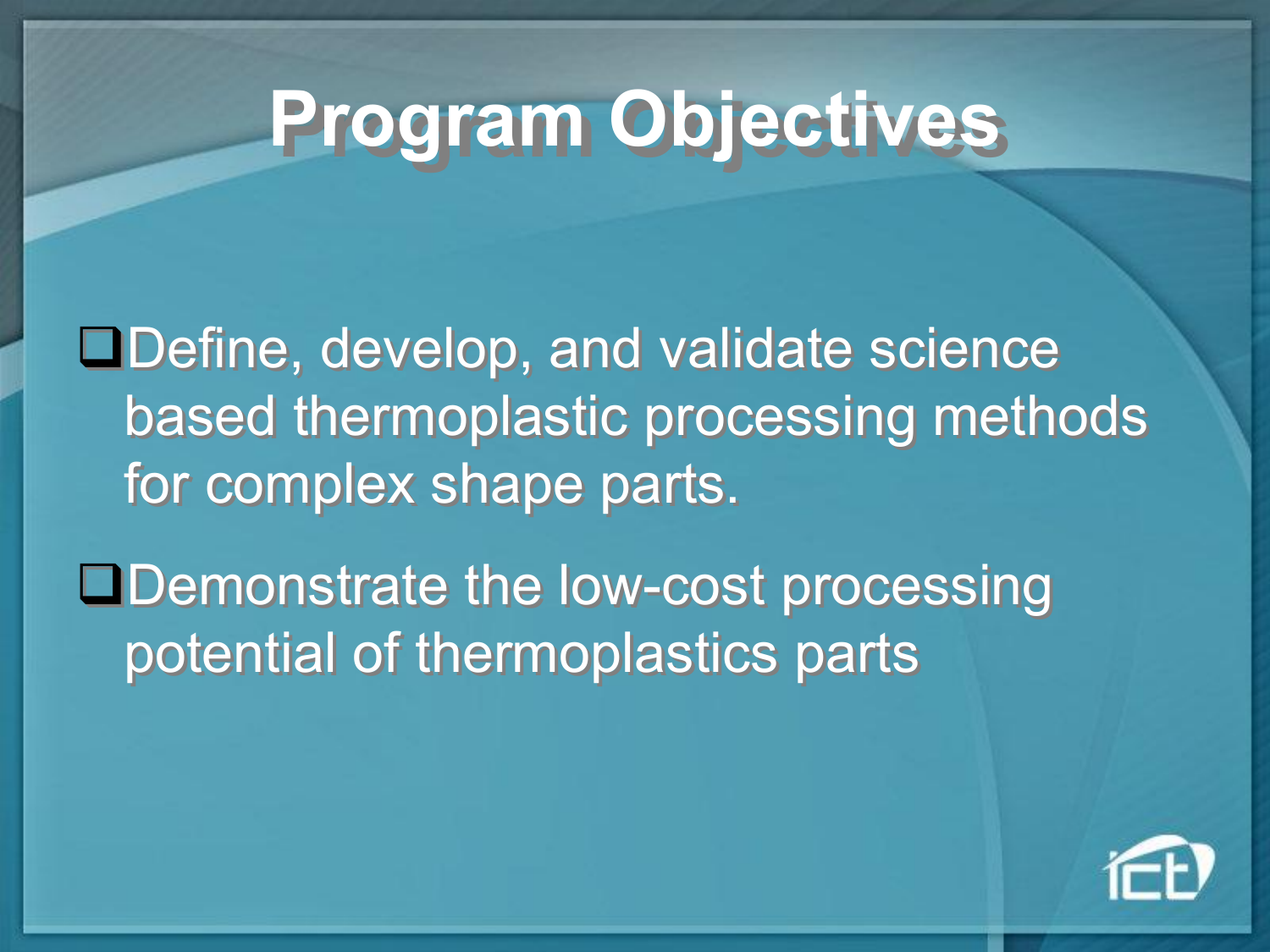

#### **Full-Scale Frame Segment**







### **Forming & Consolidation Press**

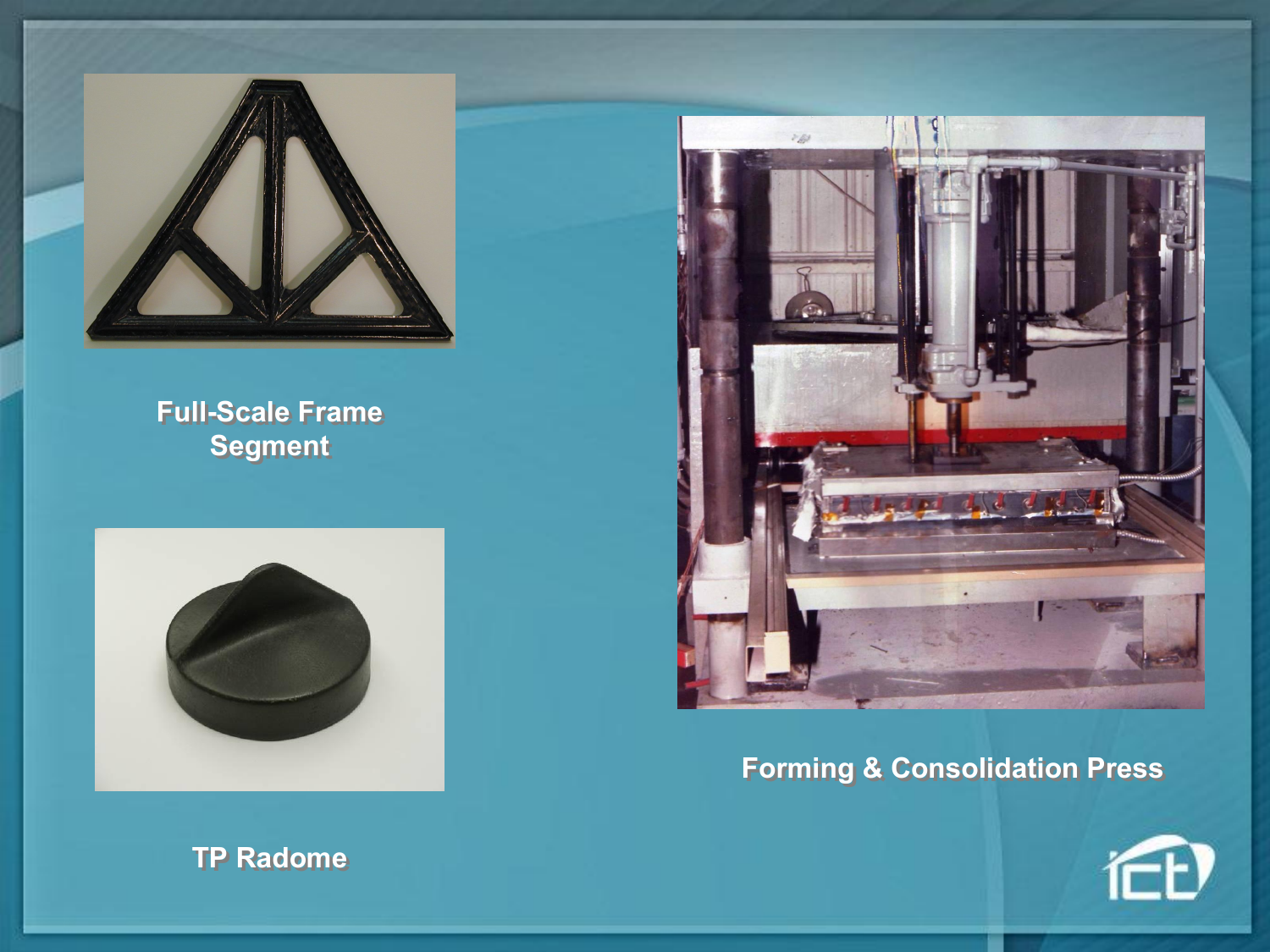## **Process Attributes**

■Rapid Cycle semi-automated process **O** Single-step heating and consolidation in 2  $\frac{1}{2}$  to 5 minutes for these part minutes for these part **QHeating temperature uniformity QLow cost compliant tooling QThermal process monitoring (data Acquisition)** ■ Accurate material positioning capability **ORepeatability of critical part dimensions OProcess simulation model can predict process** parameters in advance of run parameters in advance of run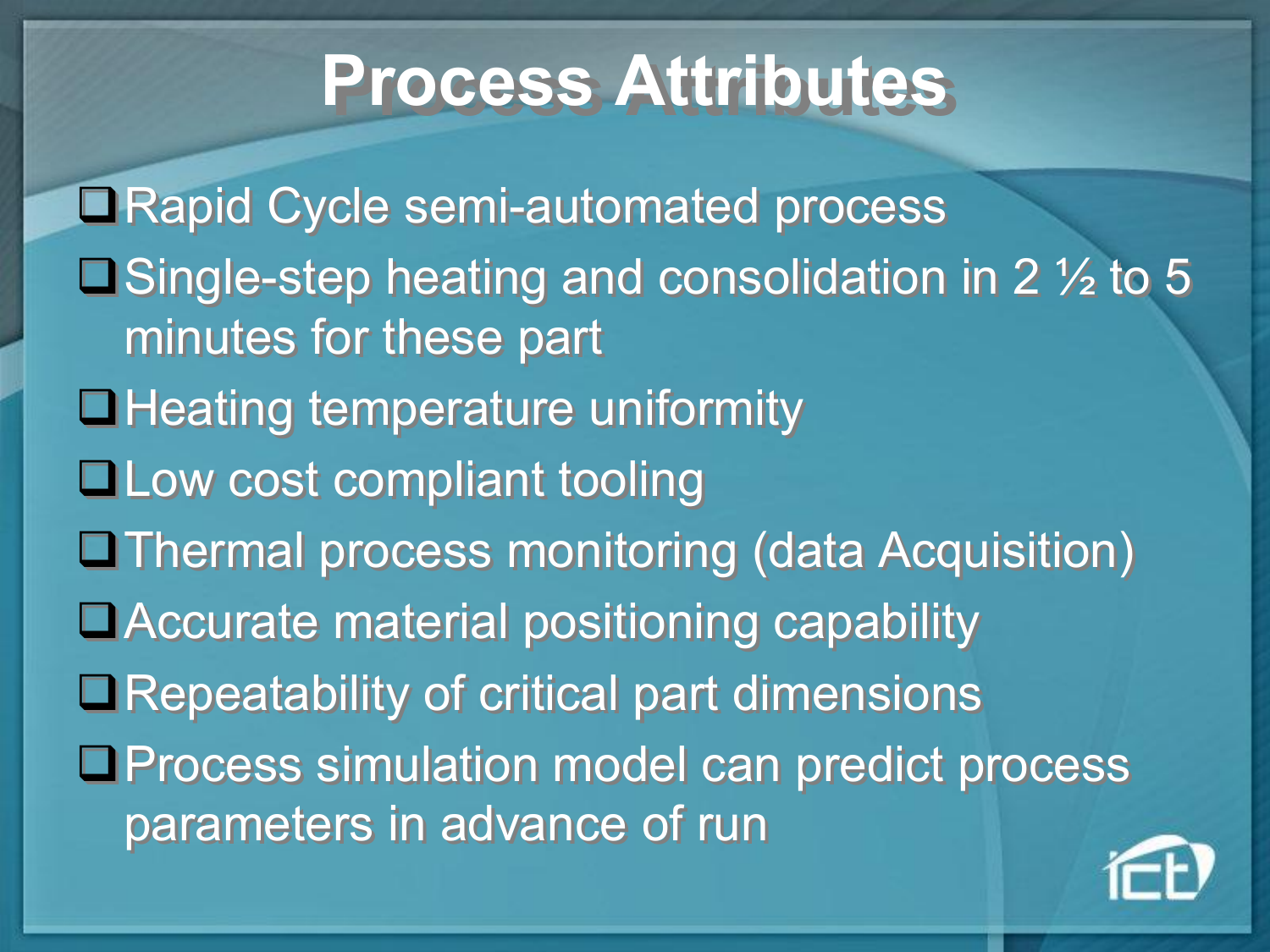### **The Process is Capable of Forming a Wide Variety of The Process is Capable of Forming a Wide Variety of Material Types and Forms Material Types and Forms**

### **Material Types: Material Types:**

□ APC-2 Peek, PEI, PPS, PAS-2, Radel 8320, HTA, Azdel, Acrylic prepreg, epoxy and polyester prepreg, nylon, polypropylene, prepreg, epoxy and polyester prepreg, nylon, polypropylene, SiCp/Aluminum MMC, Dyneema and thermoplastics aramid SiCp/Aluminum MMC, Dyneema and thermoplastics aramid composite materials composite materials

### **Material Forms: Material Forms:**

□ Uni-tape, bidirectional fabrics, braided-slit tape, interlaced fabric, powdered towpreg, woven commingled fabric, thermoset prepreg powdered towpreg, woven commingled fabric, thermoset prepreg

### **Material Thicknesses: Material Thicknesses:**

 $\Box$  3 ply, 6 ply, 16 ply, 24 ply (with flanges) and 100 ply laminates (without flanges) demonstrated (without flanges) demonstrated

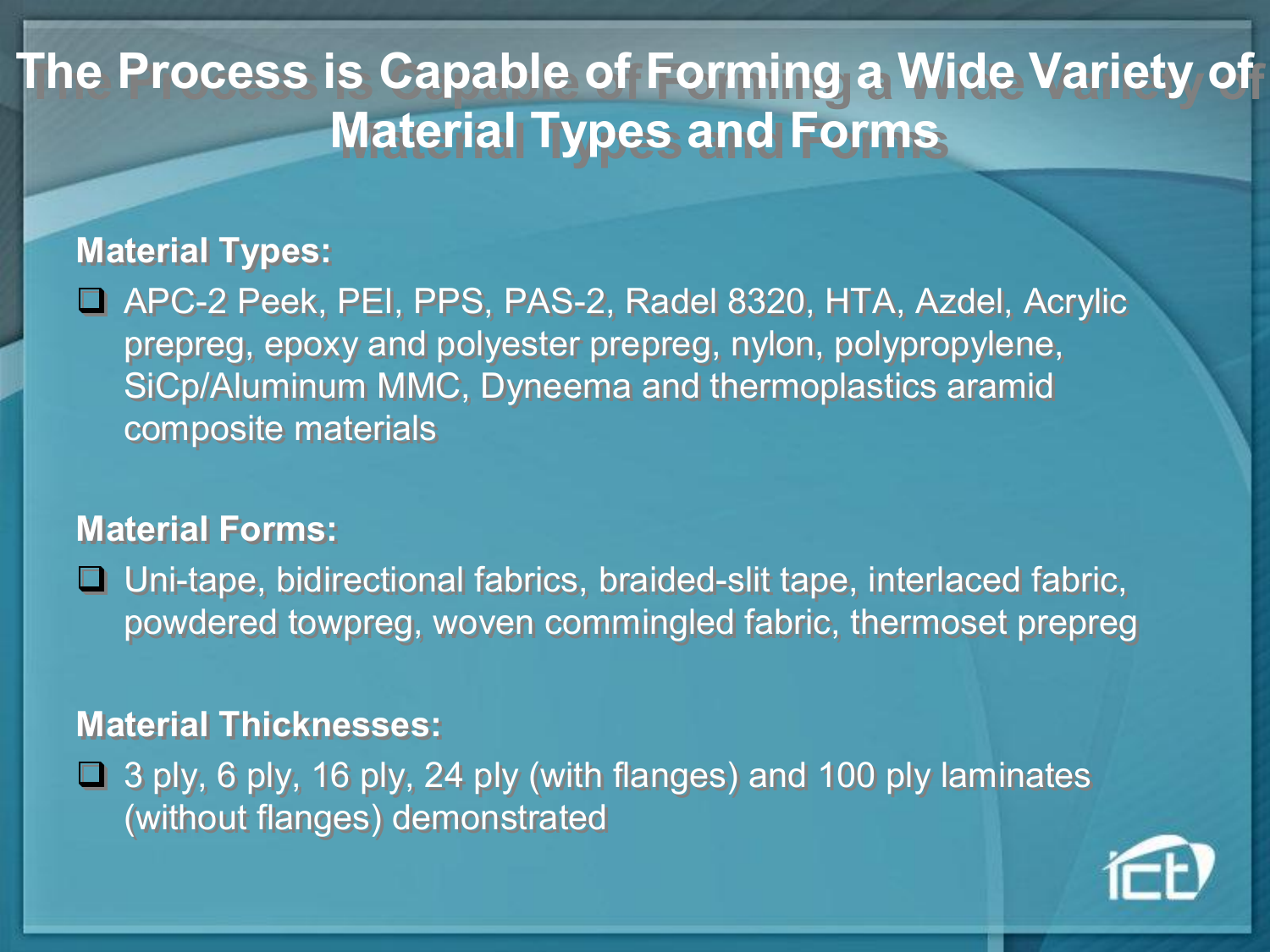## **Other Material Applications Other Material Applications Metal Matrix Composites (MMC'S) Metal Matrix Composites (MMC'S)**

- □ Rapid five minute heating and forming C-Channel shape using 25% SiCp / 6090H alloy demonstrated using 25% SiCp / 6090H alloy demonstrated
- □ Successful forming of .040 inch thick panel with flange radius of 0.25" radius of 0.25"
- **Q Low cost tooling approaches have been successfully applied** to thin MMC's to thin MMC's
- □ Same molds used for thermoplastic forming can be used for MMC'S MMC'S
- □ Use for lightweight bulkheads, frames, tee's, & thermal management applications management applications